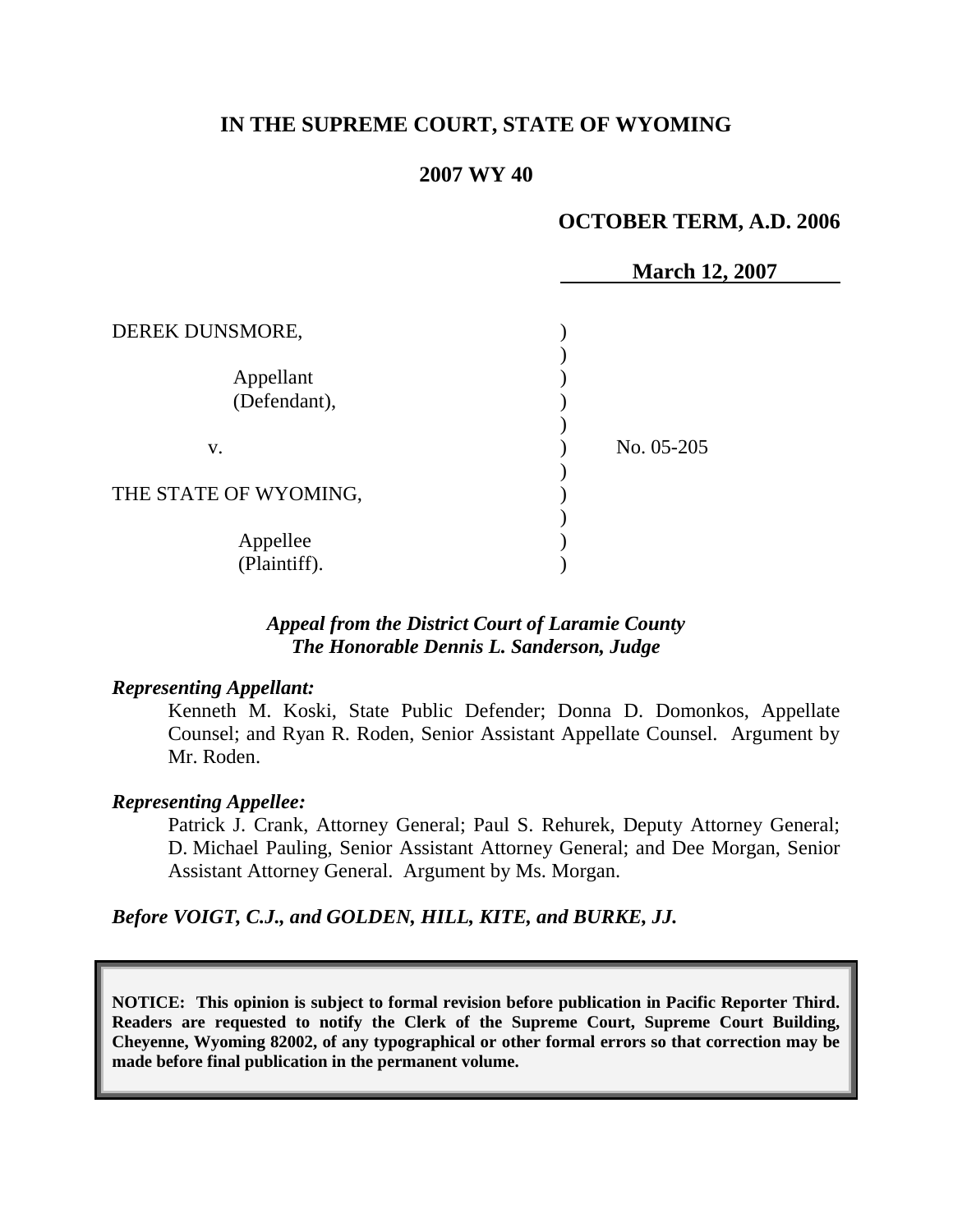### **VOIGT, Chief Justice.**

[¶1] A jury found Derek Dunsmore ("the appellant") guilty of child abuse, in violation of Wyo. Stat. Ann. § 6-2-503(b)(i) (LexisNexis 2003), but not guilty of aggravated assault and battery, in violation of Wyo. Stat. Ann. § 6-2-502(a)(i) (LexisNexis 2003). The appellant now appeals his child abuse conviction, claiming that the district court erred in denying his motions for a mistrial and a new trial, that the district court failed properly to instruct the jury on the applicable law, and that his conviction was not supported by sufficient evidence. We agree that sufficient evidence did not exist to support the jury's guilty verdict and, therefore, reverse.

#### **ISSUES**

[¶2] The dispositive issue is whether sufficient evidence existed for the jury to find the appellant guilty beyond a reasonable doubt of recklessly inflicting physical injury on his stepdaughter.

# **FACTS**

[¶3] On January 27, 2003, the appellant was working from home in Cheyenne, Wyoming, and watching his two-year-old stepdaughter, MR, while his wife worked. At about 11:30 a.m., the appellant telephoned emergency services to request aid for MR because she "just fell down the stairs." MR was taken to the hospital by emergency services personnel because she had symptoms "indicative of a possible head injury." Doctors performed a CAT scan upon MR, the result of which indicated that MR had suffered a subdural hematoma, meaning "a bleed inside of the brain in between the brain and the covering of the brain, the dura." The bleeding inside her skull "pushe[d] [MR's] brain off to one side," causing her brain to swell and ultimately endangering her life. A neurosurgeon performed surgery to evacuate the blood from the subdural area and MR was taken to Children's Hospital in Denver, Colorado. MR's doctors, while preparing her for surgery, also noted the existence of older bruising on her scalp that occurred prior to her subdural hematoma.

[¶4] The Cheyenne police department officers who investigated the incident concluded that the appellant's explanation of the incident was inconsistent with MR's injury. The appellant was subsequently arrested and charged with aggravated assault and battery in violation of Wyo. Stat. Ann. § 6-2-502(a)(i),<sup>1</sup> and, as an alternative charge, child abuse in violation of Wyo. Stat. Ann.  $\frac{8}{9}$  6-2-503(b)(i).<sup>2</sup>

 $<sup>1</sup>$  That statute states:</sup>

<sup>(</sup>a) A person is guilty of aggravated assault and battery if he: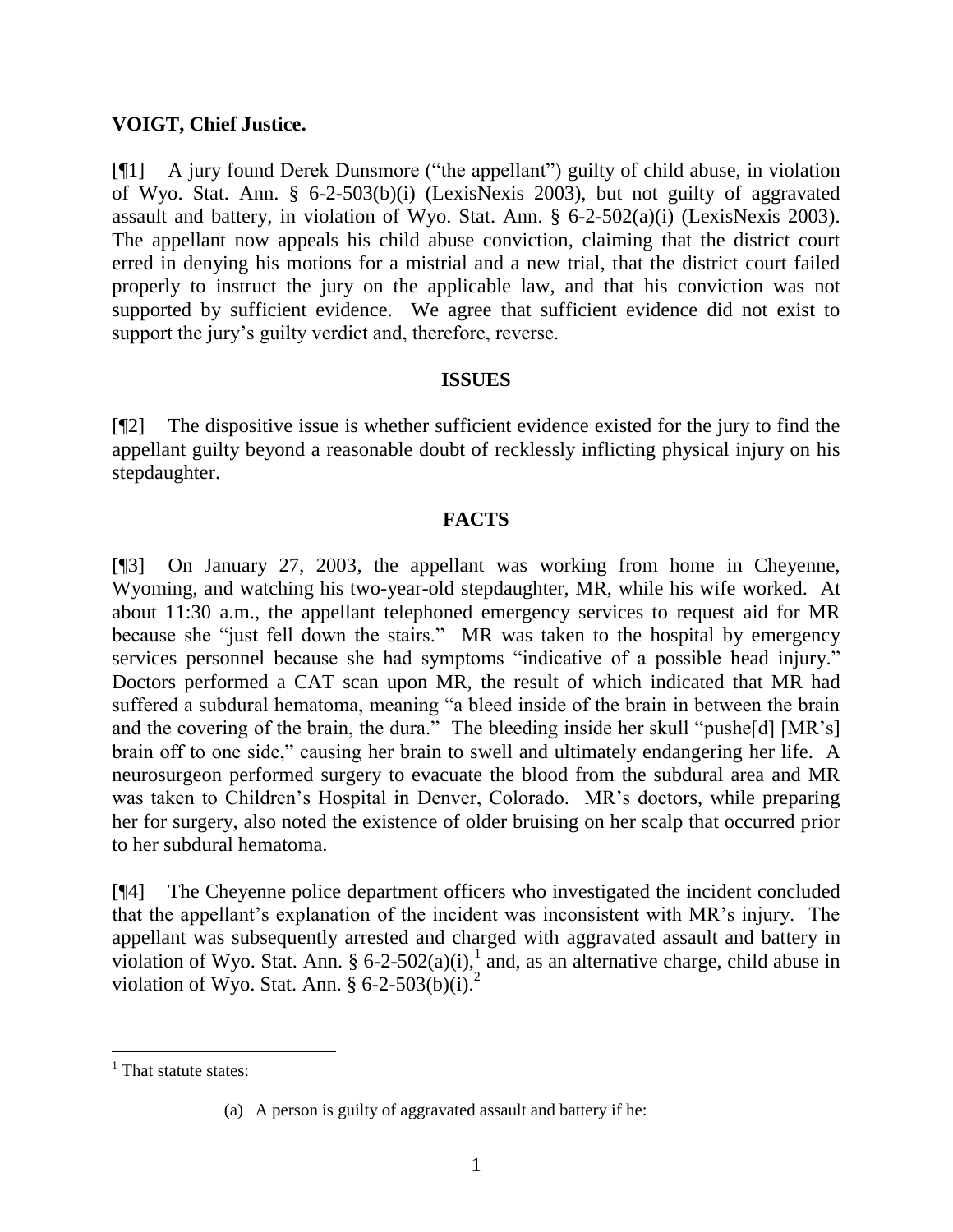[¶5] After a four-day trial, the jury found the appellant not guilty of aggravated assault and battery, but found him guilty of child abuse. The jury returned a special verdict for the alternative elements of the child abuse charge wherein it unanimously found that the appellant *recklessly* inflicted physical injury on MR, but did not unanimously find that he *intentionally* inflicted physical injury. On May 6, 2005, the district court sentenced the appellant to a term of not less than twelve nor more than twenty-four months incarceration. He was released on bond pending the outcome of this appeal. Specific facts and testimony from the appellant's trial will be discussed as relevant herein.

#### **STANDARD OF REVIEW**

[¶6] In order to determine whether evidence was sufficient to sustain a conviction, we apply the following standard:

> This Court assesses whether all the evidence which was presented is adequate enough to form the basis for a reasonable inference of guilt beyond a reasonable doubt to be drawn by a finder of fact when that evidence is viewed in the light most favorable to the State. We will not substitute our judgment for that of the jury when we are applying this rule; our only duty is to determine whether a quorum of reasonable and rational individuals would, or even could, have come to the same result as the jury actually did.

*Orona-Rangal v. State*, 2002 WY 134, ¶ 19, 53 P.3d 1080, 1086 (Wyo. 2002) (quoting *Hodges v. State*, 904 P.2d 334, 339 (Wyo. 1995)); *see also DeWitt v. State*, 917 P.2d 1144, 1148 (Wyo. 1996) (applying the standard in a child abuse appeal).

> (i) Causes serious bodily injury to another intentionally, knowingly or recklessly under circumstances manifesting extreme indifference to the value of human life[.]

Wyo. Stat. Ann. § 6-2-502(a)(i).

<sup>2</sup> Under Wyo. Stat. Ann. § 6-2-503(b)(i),

(b) Except under circumstances constituting a violation of W.S. 6-2- 502, a person is guilty of child abuse, a felony punishable by imprisonment for not more than five (5) years, if a person responsible for a child's welfare as defined in W.S. 14-3-202(a)(i) intentionally or recklessly inflicts upon a child under the age of eighteen (18) years:

(i) Physical injury as defined in W.S.  $14-3-202(a)(ii)(B)$ , excluding reasonable corporal punishment[.]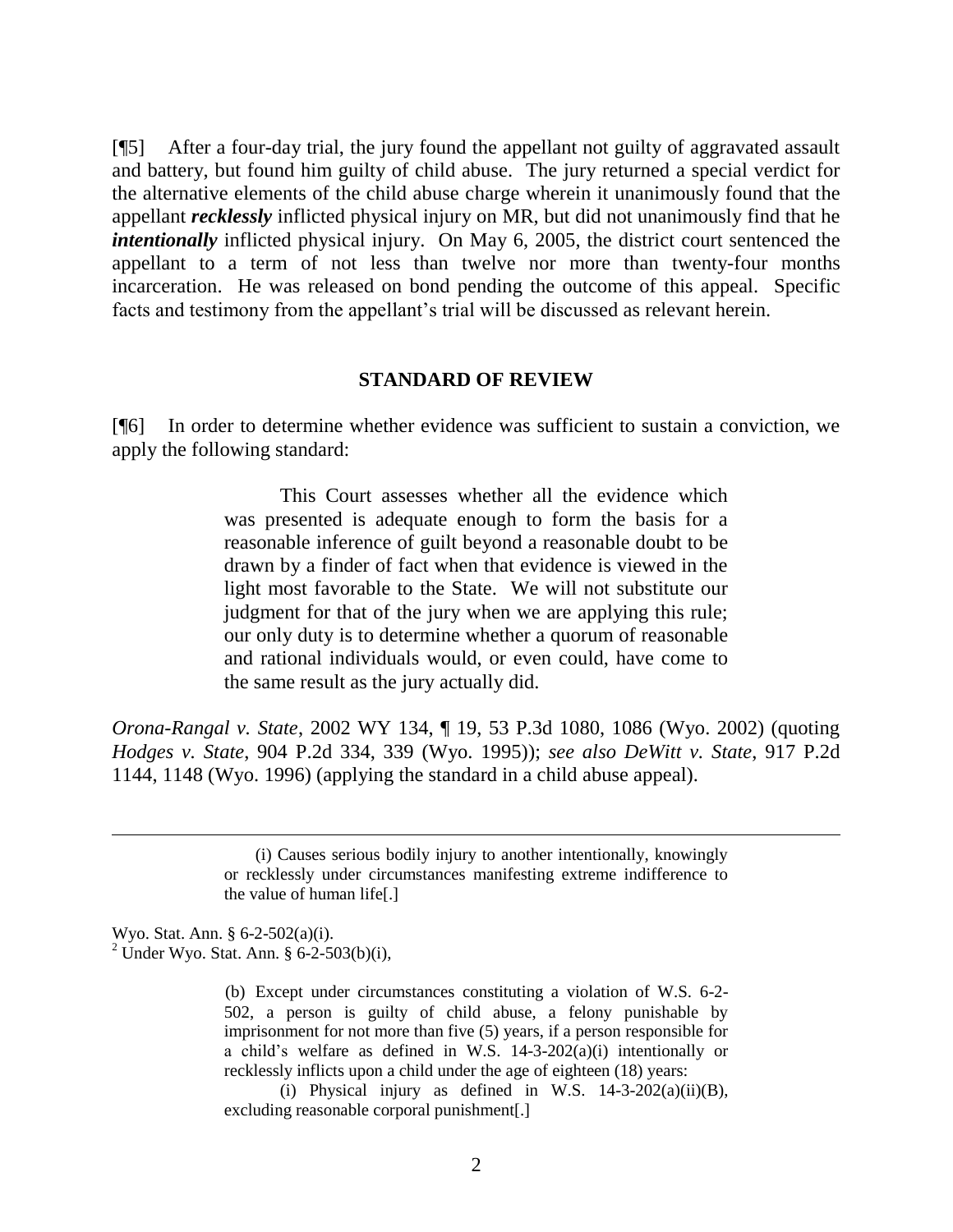## **DISCUSSION**

[¶7] The district court instructed the jury that the elements of child abuse under Wyo. Stat. Ann. § 6-2-503(b)(i) were:

- 1. On or about the 27th day of January 2003;
- 2. In the County of Laramie and State of Wyoming;
- 3. The Defendant, Derek Dunsmore;
- 4. Being 18 years of age or older and a person responsible for M.R.'s welfare;
- 5. Intentionally or recklessly;
- 6. Inflicted physical injury;

 $\overline{a}$ 

7. Upon M.R., a child under the age of 18 years.

The jury returned a special verdict finding that the appellant recklessly inflicted physical injury on MR, but acquitted him of intentionally inflicting physical injury on the child.<sup>3</sup> Therefore, we must view the evidence that indicates that the appellant inflicted a reckless injury on MR in the light most favorable to the State, but we must reject, as the jury did, the State's evidence that tends only to show that the appellant intentionally harmed MR.

[¶8] The State sought to convince the jury at trial that the appellant intentionally struck MR and that his claim that she fell down a staircase was untrue. To that end, the State presented various doctors who either personally examined MR or later examined her case file. The State also presented testimony from the Cheyenne police officers and detectives who were involved in investigating this case, MR's biological mother and father, and her paternal grandmother. In our review of the record, it appears that the State made no cogent attempt at trial to argue that MR's injury might have been inflicted recklessly rather than intentionally.

[¶9] Nearly every medical expert examined by the State testified that MR's subdural hematoma would not likely be caused by a fall down a staircase. As one doctor explained, "[a] child who falls down carpeted stairs would have a series of small falls and not one large fall." Another surgeon opined that "this could have been a case of nonaccidental trauma." The State's witnesses also testified, as a rebuttal to questions from defense counsel, that they did not believe that MR's injury on January 27 was a "rebleed" of a chronic hematoma, meaning that they doubted that MR had suffered a hematoma days before and that a fall down the stairs on the 27th caused new bleeding from the older hematoma. The State also elicited testimony that the medical history given to MR's treating physicians was incomplete or inaccurate, apparently in an attempt to allow the jury to infer that the appellant and MR's mother had something to hide. Finally, one doctor testified that MR had recently suffered a torn frenulum in her mouth,

 $3$  It is not disputed that sufficient evidence exists to satisfy the other elements of the charge.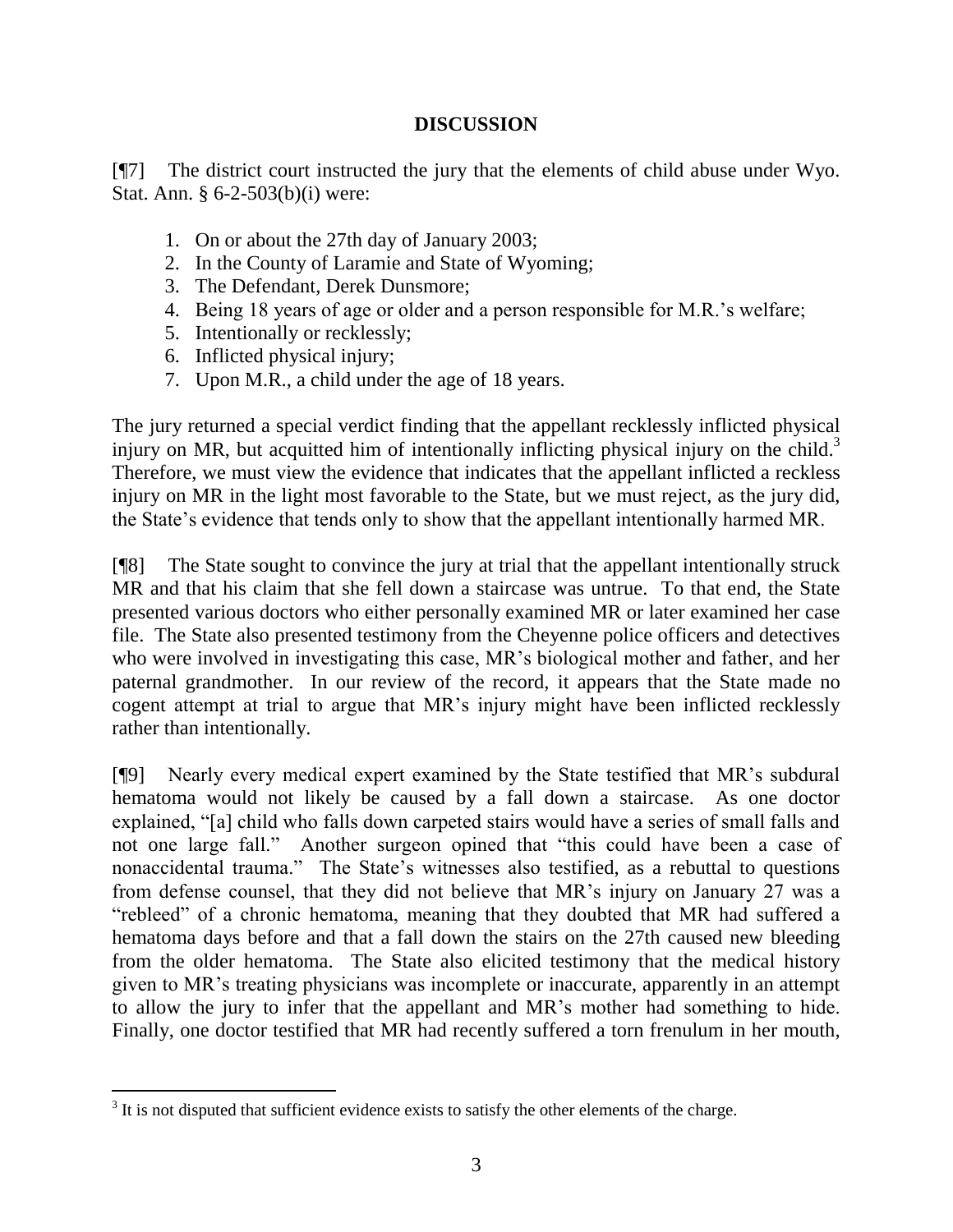an injury that would have bled "like crazy"; however the appellant and MR didn't report any bleeding when questioned about the injury.

[¶10] Four members of the Cheyenne Police Department also testified for the State. These witnesses testified about the general layout of the appellant's house and the stairwell down which the appellant said MR fell. One witness also presented the jury with pictures of possible blood or vomit stains upstairs but noted that there was no such forensic evidence at the bottom of the stairwell.<sup>4</sup> They further testified regarding the appellant's and MR's mother's demeanor at the hospital and during subsequent police interviews, claiming that the appellant was unconcerned and playing card games while MR's mother looked variously sad but subdued or joking and somewhat upbeat. Finally, these officers testified about a variety of allegedly inconsistent or incomplete statements given by the appellant and MR's mother, which statements included: (1) claiming to not know about MR's older scalp bruises, then later explaining that they were present when her biological father returned the child ten days earlier; (2) whether the appellant was watching television with MR or if they were in separate rooms; (3) whether the appellant heard MR walking down the stairs before he heard her fall; and (4) how the appellant initially reacted when he saw MR fall.

[¶11] MR's father and paternal grandmother testified that they had custody of the child in early January 2003, returned her to her mother and the appellant's home in Cheyenne on January 17, and she was in good health and had no scalp bruises before she arrived in Cheyenne. MR's father indicated, however, that MR "started vomiting, making herself sick, [and] said I don't want to go Dad, I don't want to go" when they arrived in Cheyenne. The State called MR's mother to testify that the appellant had told her that if his relationship with MR did not improve they would both "have to move on with [their] lives." The State also questioned her regarding many of her previous statements to the police and MR's doctors.

[¶12] During closing, when asking the jury to return a guilty verdict on either the aggravated assault or child abuse charge, the State contended that the foregoing evidence proved:

> What we have is the benefit of all of the circumstances, all of the direct objections, all of the expert opinions, and all of your collective life experience that tells you, beyond a reasonable doubt, that *[MR] did not fall down the stairs, and that the blow to her head that almost killed her was inflicted by Derek Dunsmore.*

<sup>&</sup>lt;sup>4</sup> It appears the appellant has always maintained that after MR fell down the stairs he carried her upstairs before dialing 911 and it was not until MR was upstairs that she began to vomit.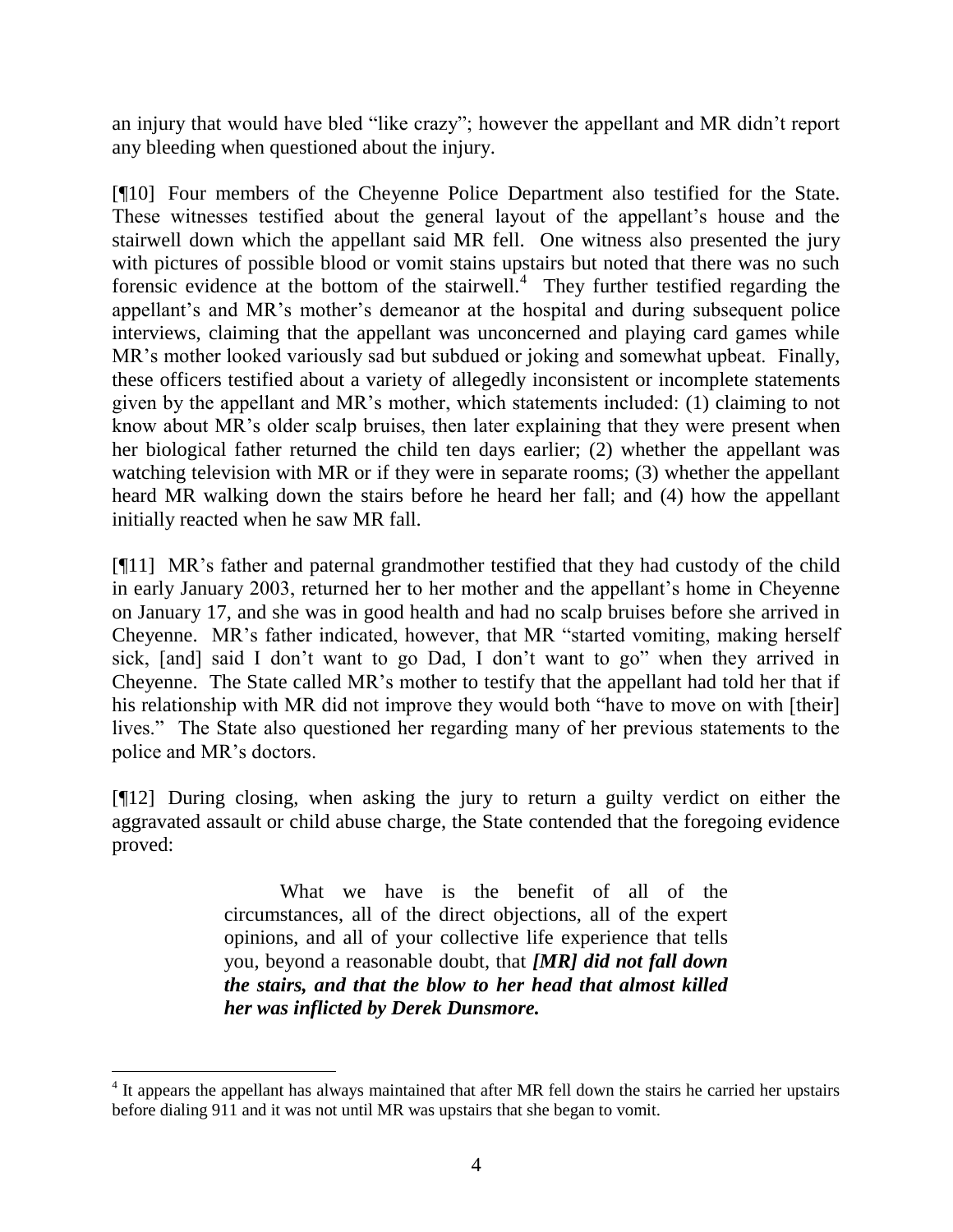(Emphasis added.) The State went on to argue that the injury to MR was the result of "nonaccidental trauma" and the reason that the appellant struck MR was that "[h]e was tired and frustrated with the new parent thing and the challenge of dealing with someone else's daughter."

[¶13] After two days of testimony, the State rested and the appellant presented his case. The appellant argued that MR's father returned her on January 17 with extensive bruising to her scalp, which caused her to be lethargic and irritable between the 17th and 27th. He claims that these symptoms arose because MR had been struck while in her father's care and she suffered a subdural hematoma at that time. Then, on the morning of January 27, 2003, while walking down the stairs to look at the puppies, a feat she had accomplished unassisted before, she suffered a seizure which forced her to stiffen and fall down the stairs, hitting her head on the thinly carpeted cement of the basement and resulting in a "rebleed" of the original hematoma. On cross-examination by the appellant, the State's experts also admitted that it was possible to suffer MR's injuries from a fall down the stairs, though it was very unlikely.

[¶14] Based on the foregoing evidence, the appellant now argues that his conviction must be reversed because there was insufficient evidence to find that he recklessly inflicted MR's injuries. The State, in its brief, responds that the evidence was sufficient and the district court's reasoning from the hearing on the appellant's motion for acquittal is sufficiently persuasive that "the State finds no way to improve on the district court's findings or analysis and will rely on that decision." The district court, at the hearing on the motion for acquittal, said:

> The [appellant] contends that there was no evidence that he acted recklessly or that he inflicted injury. Reviewing the [appellant's] argument and the evidence in the light most favorable to the State, this Court disagrees.

. . . .

The following facts viewed in the light most favorable to the State support the jury's verdict in the finding that the [appellant] acted recklessly on January 27, 2003: An emergency call was placed by the [appellant] to the police dispatcher. The [appellant] excitedly told the dispatcher that a child, M.R., was unconscious and having seizures. He's heard frantically telling the child "You're going to be okay." The police and emergency personnel quickly responded to the call. They found the child unconscious and lying on the floor in the living room. The [appellant] explained that she had injured herself as a result of a fall down the stairway leading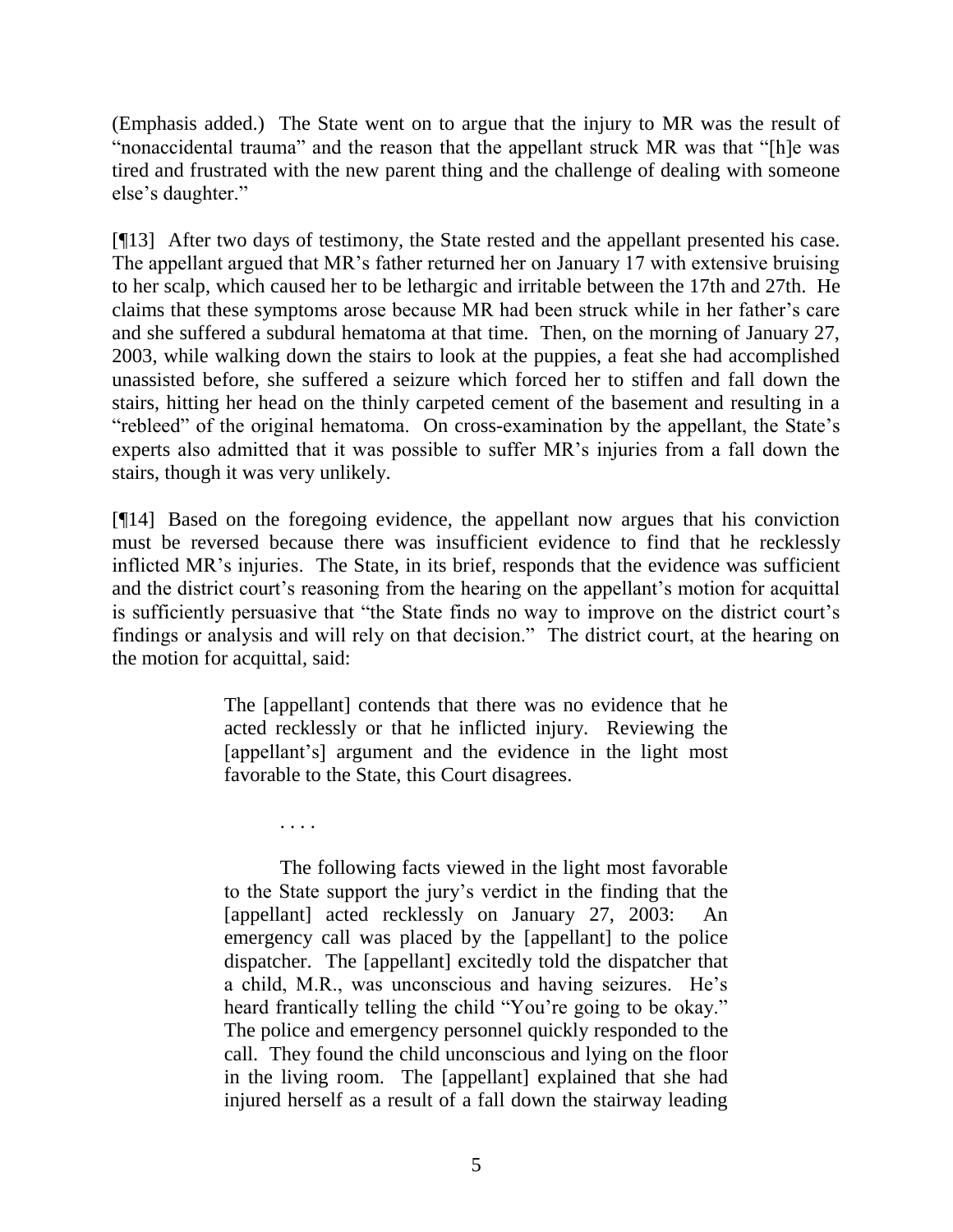to the basement. It was later determined that she had a massive, subdural hematoma on the left side of her brain. M.R. was taken to the hospital where emergency cranial surgery was performed to remove the hematoma.

Expert witnesses called by the State testified that it is extremely rare for a subdural hematoma to occur as a result of a fall down the stairway. This is because the fall does not produce the velocity needed to produce such an injury. Experts testified this injury occurred as a result of blunt force trauma. An expert on child abuse testified that parents who inflict physical injury on children routinely claim that the injuries came about as a result of an accident or fall.

The evidence also established that the [appellant] was home alone with the child on January 27, 2003; that he and the child were still bonding, but the child was not responding well to him. A few days shortly before this incident, the [appellant] had told the mother that if the relationship didn't improve by the first of March, he was going to move out of the home. A few days before January 27, 2003, the child complained of her head hurting and old bruises were found when the child was at the hospital.

The testimony also established that the child had been ill the proceeding day and was vomiting and was irritable. The [appellant] had recently had surgery on his left arm and was recuperating at home from the surgery. He had stated he did not want to be with the child while she watched videos and got a television for her to watch the videos alone in her room. Finally, the [appellant] told Officer Brown that her injury was his fault.

*The jury obviously rejected the [appellant's] testimony regarding the accidental fall. The exact manner in which the child received the blunt force trauma to her head was not established by the State and it is not required to do so. The jury could reasonably infer that the [appellant] became irritated at a crying, vomiting child who did not relate well to him. It could have reasonably inferred that the [appellant] was irritable as the result of the pain in* 

. . . .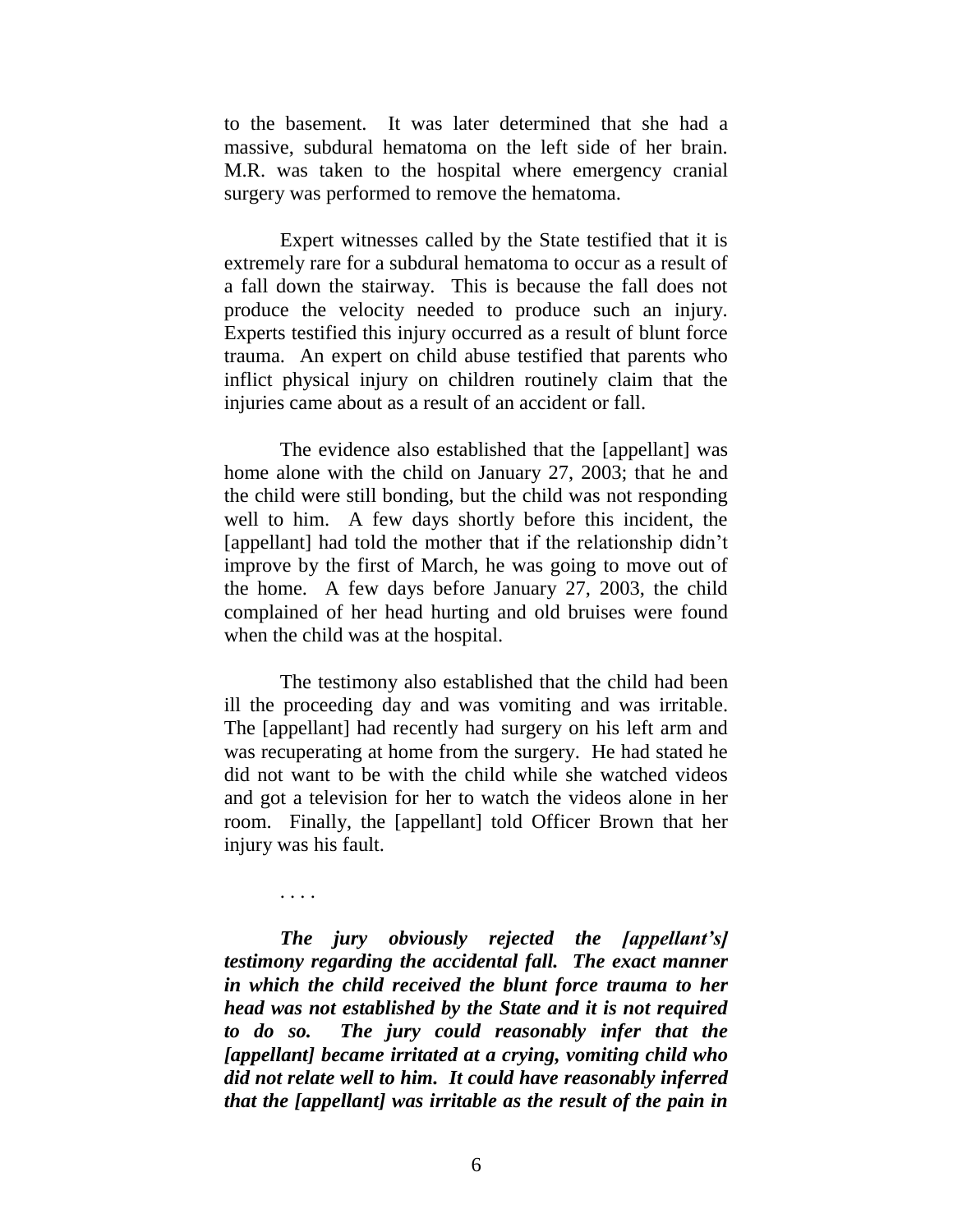*his arm that was recently operated upon. That as a result of a triggering incident, the [appellant] struck the child on the left side of her head with his healthy right arm, resulting in a subdural hematoma. The frantic nature of his call, coupled with his pleading assurances to the child that she was going to be all right, could indicate – or indicated that he didn't mean the blow to be as hard as it was.*

(Emphasis added.)

[¶15] When read in light of the jury's special verdict, the district court's reasoning is facially flawed. The jury specifically found that the appellant had not intentionally injured MR, therefore, they clearly did not unanimously believe beyond a reasonable doubt that the appellant intentionally struck the child. Further, based on our review of the trial transcript, there is no evidence from which to draw the inference that the appellant was irritated because of his recent surgery, therefore, it is not reasonable to further infer that the appellant lashed out at MR due to his irritability.

[¶16] Perhaps realizing that the district court's reasoning was unsupported by the verdict, the State at oral argument conceded that the jury had rejected its theory at trial, but argued that the appellant was still guilty of recklessly inflicting injury on MR under the child abuse statute because he left MR to check on the dogs and, when he heard MR at the top of the stairs, he "stayed with the puppies instead of checking on her," even though he knew he had left the door open. This argument is a marked change from the position taken by the State in its brief and was raised for the first time in appellate oral argument. Though not supported by supplementary briefing or citation to pertinent authority, we agree with the State's position insofar as it concedes that the record—in light of the jury's verdict—does not support any theory of the case at trial except that espoused by the appellant. The issue, therefore, is whether the appellant recklessly inflicted physical injury upon MR when he left the basement door open and allowed MR to come down the stairs unsupervised.

[¶17] "Recklessly," as used in the Wyoming Criminal Code,

is defined as the following conduct: A person acts recklessly when he consciously disregards a substantial and unjustifiable risk that the harm he is accused of causing will occur, and the harm results. The risk shall be of such nature and degree that disregarding it constitutes a gross deviation from the standard of conduct that a reasonable person would observe in the situation[.]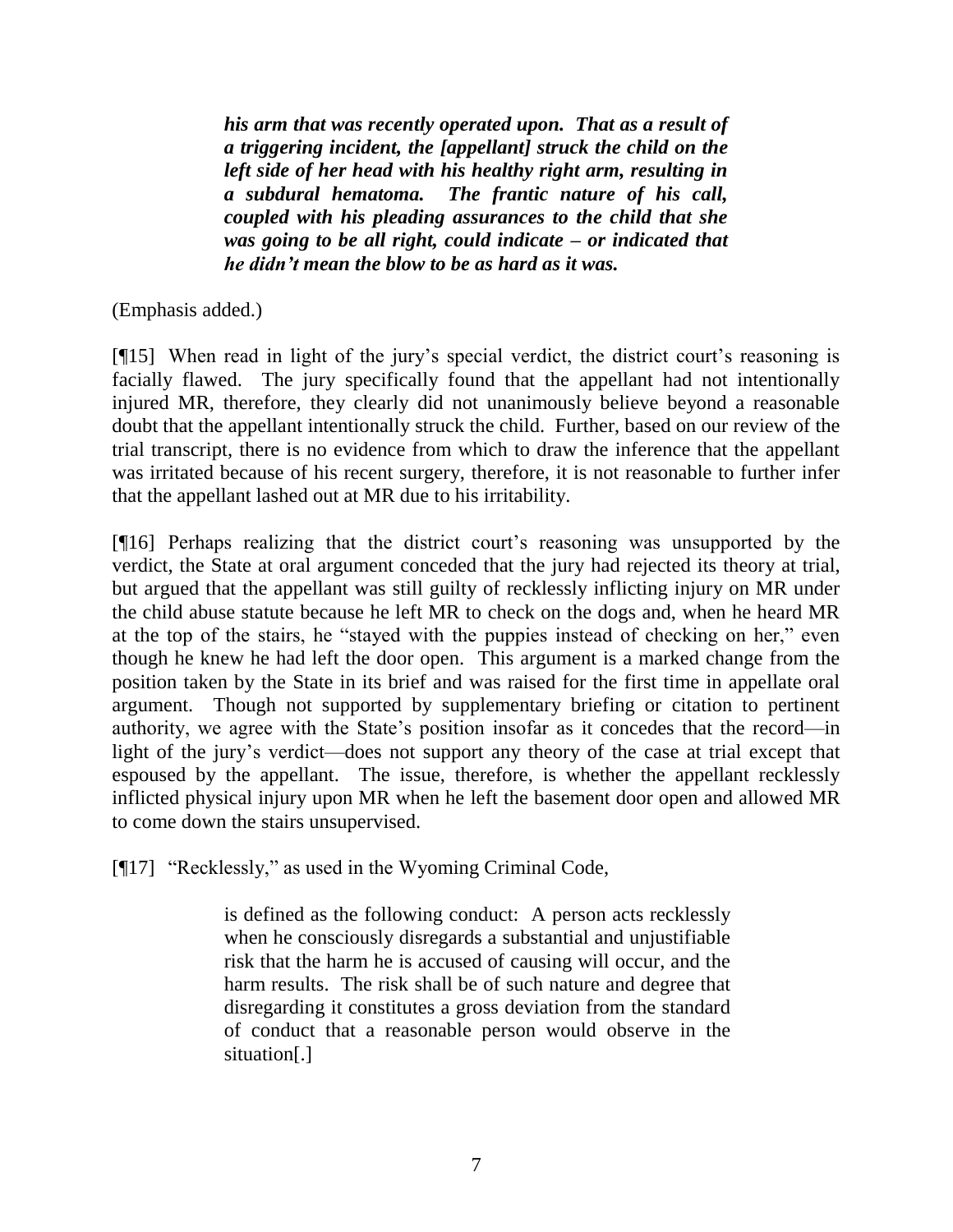Wyo. Stat. Ann. § 6-1-104(a)(ix) (LexisNexis 2003 & Supp. 2004). When discussing other crimes in which acting recklessly is a criminal element, we have stressed that a person acts recklessly only if he "consciously disregards" a substantial risk *and* such disregard grossly deviates from the conduct that a reasonable person would observe. *See Olson v. State*, 960 P.2d 1019, 1021 (Wyo. 1998); *Vigil v. State*, 859 P.2d 659, 664 (Wyo. 1993); and *Murray v. State*, 855 P.2d 350, 357 (Wyo. 1993).

[¶18] The State's evidence tending to show that the appellant acted recklessly by leaving the door open and failing to check on MR when she was at the top of the stairs is sorely lacking. The only evidence presented at trial that is remotely probative on the issue of whether descending the stairs unassisted posed a danger to MR indicated that she had successfully accomplished this feat before and, therefore, it would not be considered a dangerous situation by the appellant. A police detective testified that the appellant told him that he thought MR "was probably preparing to . . . sit down on her butt and slide down, which was her way of doing things" just before she fell. While juries are free to weigh the credibility of testimony, absent this evidence the record is silent on the issue of whether the appellant consciously disregarded a substantial and unjustifiable risk to MR. Further, it is clear that the appellant's version of his conduct, which description was conceded as true by the State during oral argument, does not constitute the sort of gross deviation from what a reasonable person would observe under the circumstances that we have previously recognized in our cases. *See Orona-Rangal*, ¶¶ 17-19, 53 P.3d at 1086- 87 (finding that the evidence was sufficient to support a conviction for reckless endangerment where a defendant engaged in a high-speed chase, ran a red light, and crashed into and killed one motorist and injured two others); *Hodges*, 904 P.2d at 344, (finding evidence sufficient to support a reckless endangering conviction where the defendant, driving a truck, created a dangerous situation by intentionally maneuvering in front of a cyclist, obstructing his view and only avoiding a collision because the victim was an expert cyclist); and *Murray*, 855 P.2d at 356-57 (finding that evidence was sufficient to establish reckless conduct in an involuntary manslaughter trial where a defendant fired a gun in the direction of the victim and one of the bullets ricocheted off a rock and severed the victim's femoral artery and vein). While our previous cases do not illuminate the minimum standard of care that must be breached in order to find a defendant guilty of a crime involving reckless behavior, they do demonstrate the level of conduct that we have previously found to deviate grossly from the standard of care of a reasonable person and provide a stark contrast to the appellant's description of his conduct in the instant case.

[¶19] Further, the child abuse statute, Wyo. Stat. Ann. § 6-2-503, references a definition of "physical injury" contained in title 14 of our statutes. That definitional statute states, in pertinent part:

> (ii) "Abuse" means inflicting or causing physical or mental injury, harm or imminent danger to the physical or